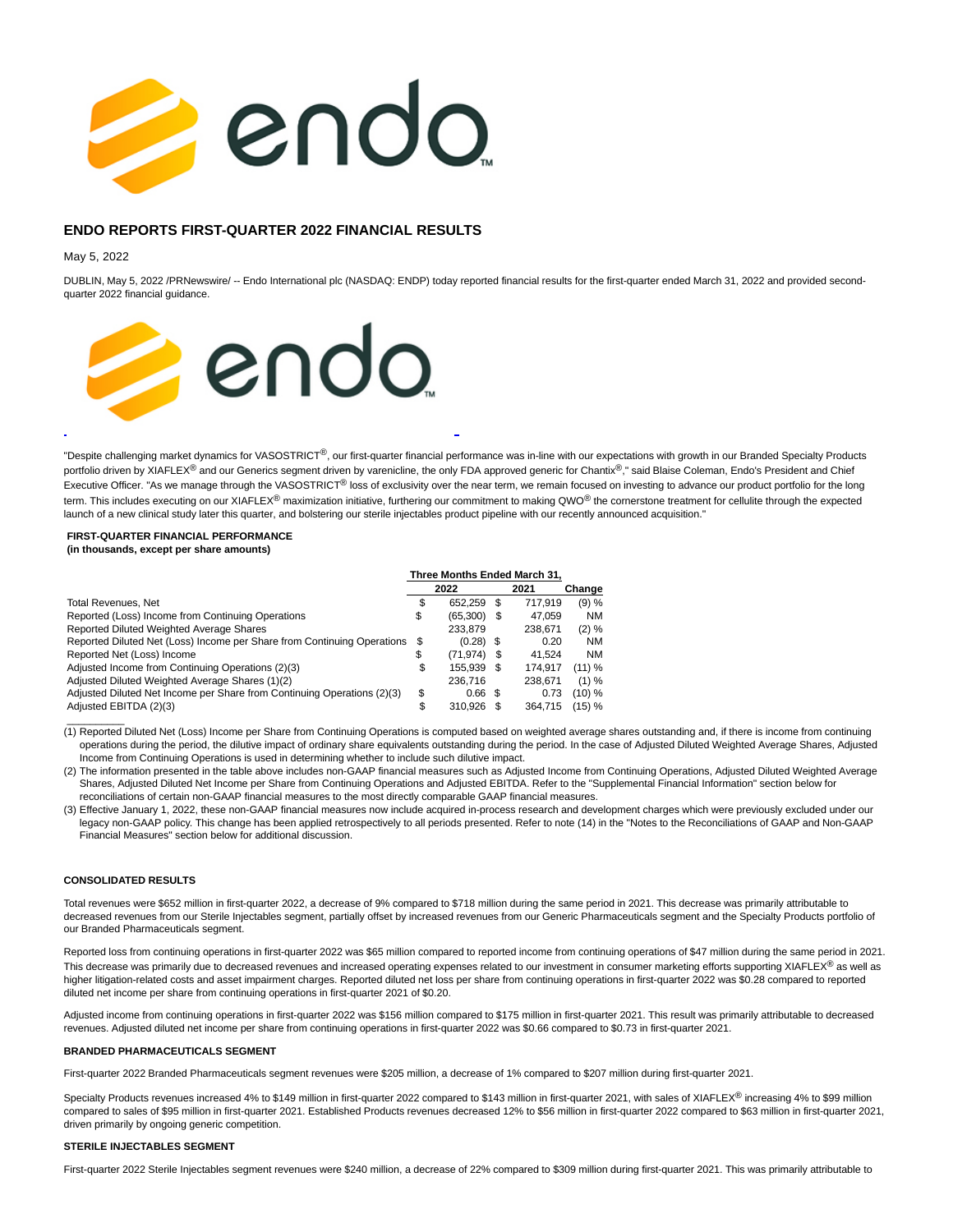decreased VASOSTRICT<sup>®</sup> revenues due to generic competition as well as lower overall demand as COVID-19 related hospitalizations decline.

## **GENERIC PHARMACEUTICALS SEGMENT**

First-quarter 2022 Generic Pharmaceuticals segment revenues were \$186 million, an increase of 3% compared to \$181 million during first-quarter 2021. This increase was primarily attributable to revenues from varenicline tablets, the only FDA-approved generic version of Chantix®, which launched during third-quarter 2021, partially offset by competitive pressure on certain other generic products.

### **INTERNATIONAL PHARMACEUTICALS SEGMENT**

First-quarter 2022 International Pharmaceuticals segment revenues were \$21 million compared to \$22 million during first-quarter 2021.

#### **SECOND-QUARTER 2022 FINANCIAL GUIDANCE**

Due to uncertainties in certain key assumptions, Endo is only providing financial guidance for the second quarter ending June 30, 2022 at this time. These statements are forwardlooking, and actual results may differ materially from Endo's expectations, as further discussed below under the heading "Cautionary Note Regarding Forward-Looking Statements."

As previously communicated, beginning with the financial guidance provided in connection with its first-quarter 2022 financial reporting, Endo now includes in its forward-looking financial guidance the impact of acquired in-process research and development charges already incurred in the relevant period, or expected to be incurred for transactions signed through a certain date, but will not include any impact for costs which may be incurred in connection with potential business development activities entered after such date. The guidance provided below includes estimated in-process research and development charges for transactions signed through May 5, 2022, inclusive of the recently announced \$35 million sterile injectable product acquisition from Nevakar Injectables, Inc.

|                                                                         | Second-Quarter 2022 |
|-------------------------------------------------------------------------|---------------------|
| <b>Total Revenues, Net</b>                                              | \$500 - \$525M      |
| <b>Adiusted EBITDA</b>                                                  | \$110 - \$125M      |
| Adjusted Diluted Net Income (Loss) per Share from Continuing Operations | $(S0.17) - (S0.15)$ |
| <b>Assumptions:</b>                                                     |                     |
| <b>Adjusted Gross Margin</b>                                            | $-67.0%$            |
| Adjusted Operating Expenses as a Percentage of Total Revenues, Net      | $-46.5%$            |
| <b>Adjusted Interest Expense</b>                                        | $~-$143M$           |
| <b>Adjusted Effective Tax Rate</b>                                      | $-1.0%$             |
| Adjusted Diluted Weighted Average Shares                                | ~235M               |

## **BALANCE SHEET, LIQUIDITY AND OTHER UPDATES**

As of March 31, 2022, the Company had approximately \$1.4 billion in unrestricted cash; \$8.1 billion of debt; and a net debt to adjusted EBITDA ratio of 4.7. These amounts reflect the Company's repayment of approximately \$180 million of senior notes during the first quarter of 2022.

First-quarter 2022 net cash provided by operating activities was \$201 million compared to \$244 million provided by operating activities during the first-quarter 2021. This decrease was primarily attributable to decreased revenues.

#### **CONFERENCE CALL INFORMATION**

Endo will conduct a conference call with financial analysts to discuss this press release tomorrow, May 6, 2022, at 7:30 a.m. ET. The dial-in number to access the call is U.S./Canada (866) 497-0462, International (678) 509-7598, and the passcode is 8947159.

Please dial in 10 minutes prior to the scheduled start time. A replay of the call will be available from May 6, 2022 at 10:30 a.m. ET until 9:30 a.m. ET on May 13, 2022 by dialing U.S./Canada (855) 859-2056 International (404) 537-3406, and entering the passcode 8947159.

A simultaneous webcast of the call can be accessed by visiting [https://investor.endo.com/events-and-presentations.](https://c212.net/c/link/?t=0&l=en&o=3527579-1&h=2185612669&u=https%3A%2F%2Finvestor.endo.com%2Fevents-and-presentations&a=https%3A%2F%2Finvestor.endo.com%2Fevents-and-presentations) In addition, a replay of the webcast will be available on the Company website for one year following the event.

Chantix® is a registered trademark of Pfizer Inc.

## **FINANCIAL SCHEDULES**

 $\overline{\phantom{a}}$ 

The following table presents Endo's unaudited Total revenues, net for the three months ended March 31, 2022 and 2021 (dollars in thousands):

|                                         |               | Three Months Ended March 31, Percent |        |
|-----------------------------------------|---------------|--------------------------------------|--------|
|                                         | 2022          | 2021                                 | Growth |
| <b>Branded Pharmaceuticals:</b>         |               |                                      |        |
| <b>Specialty Products:</b>              |               |                                      |        |
| <b>XIAFLEX®</b>                         | \$<br>99,484  | \$<br>95,270                         | 4 %    |
| <b>SUPPRELIN® LA</b>                    | 28,830        | 28,028                               | 3%     |
| Other Specialty (1)                     | 20,744        | 20,032                               | 4 %    |
| <b>Total Specialty Products</b>         | \$<br>149,058 | \$<br>143,330                        | 4 %    |
| <b>Established Products:</b>            |               |                                      |        |
| <b>PERCOCET®</b>                        | \$<br>26,175  | \$<br>25,625                         | 2%     |
| <b>TESTOPEL®</b>                        | 8,880         | 11,189                               | (21) % |
| Other Established (2)                   | 20,748        | 26,491                               | (22) % |
| <b>Total Established Products</b>       | \$<br>55,803  | \$<br>63,305                         | (12) % |
| Total Branded Pharmaceuticals (3)       | \$<br>204,861 | \$<br>206,635                        | (1) %  |
| Sterile Injectables:                    |               |                                      |        |
| <b>VASOSTRICT®</b>                      | \$<br>155,890 | \$<br>223,946                        | (30) % |
| <b>ADRENALIN®</b>                       | 33,823        | 29,437                               | 15 %   |
| Other Sterile Injectables (4)           | 50,315        | 55,362                               | (9) %  |
| Total Sterile Injectables (3)           | \$<br>240,028 | \$<br>308,745                        | (22) % |
| Total Generic Pharmaceuticals (5)       | \$<br>185,944 | \$<br>180,873                        | 3%     |
| Total International Pharmaceuticals (6) | \$<br>21,426  | \$<br>21,666                         | (1) %  |
| Total revenues, net                     | \$<br>652,259 | \$<br>717,919                        | (9) %  |

(1) Products included within Other Specialty include  $NASCOBAL^@$  Nasal Spray,  $AVEED^@$  and  $QWO^@$ .

(2) Products included within Other Established include, but are not limited to, EDEX® and LIDODERM®.

(3) Individual products presented above represent the top two performing products in each product category for the three months ended March 31, 2022 and/or any product having revenues in excess of \$25 million during any quarterly period in 2022 or 2021.

(4) Products included within Other Sterile Injectables include ertapenem for injection, APLISOL® and others.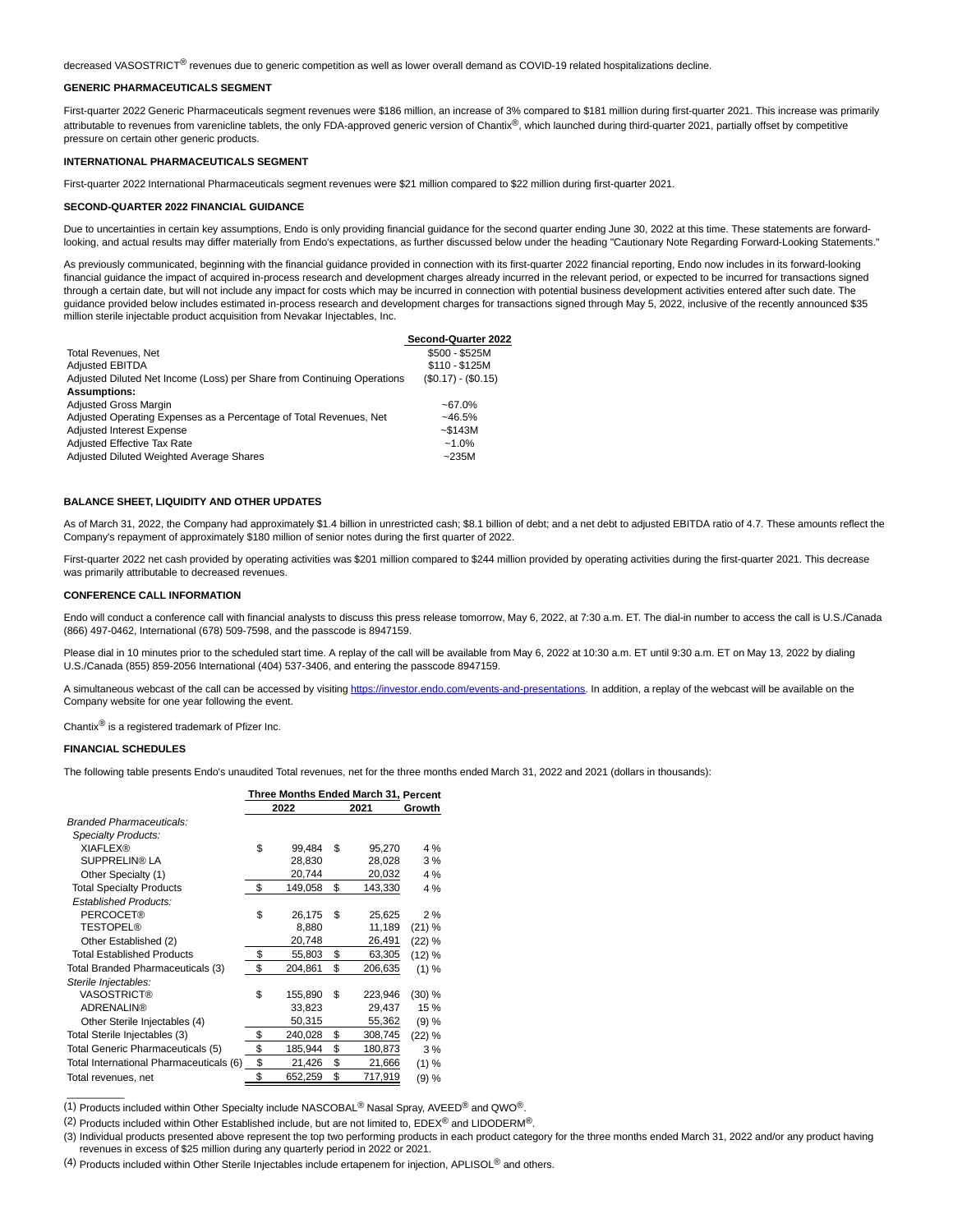(5) The Generic Pharmaceuticals segment is comprised of a portfolio of products that are generic versions of branded products, are distributed primarily through the same wholesalers, generally have no intellectual property protection and are sold within the U.S. During the three months ended March 31, 2022, varenicline tablets (our generic version of Pfizer Inc.'s Chantix<sup>®</sup>), which launched in September 2021, made up 10% of consolidated total revenues. No other individual product within this segment has exceeded 5% of consolidated total revenues for the periods presented.

(6) The International Pharmaceuticals segment, which accounted for less than 5% of consolidated total revenues for each of the periods presented, includes a variety of specialty pharmaceutical products sold outside the U.S., primarily in Canada through our operating company Paladin Labs Inc.

The following table presents unaudited Condensed Consolidated Statement of Operations data for the three months ended March 31, 2022 and 2021 (in thousands, except per share data):

|                                                               | Three Months Ended March 31, |    |          |
|---------------------------------------------------------------|------------------------------|----|----------|
|                                                               | 2022                         |    | 2021     |
| TOTAL REVENUES, NET                                           | \$<br>652,259 \$             |    | 717,919  |
| <b>COSTS AND EXPENSES:</b>                                    |                              |    |          |
| Cost of revenues                                              | 273,215                      |    | 305,293  |
| Selling, general and administrative                           | 227,161                      |    | 187,174  |
| Research and development                                      | 36.130                       |    | 29,739   |
| Acquired in-process research and development                  | 2,900                        |    |          |
| Litigation-related and other contingencies, net               | 25,154                       |    | 637      |
| Asset impairment charges                                      | 19,953                       |    | 3,309    |
| Acquisition-related and integration items, net                | (1, 377)                     |    | (5,022)  |
| Interest expense, net                                         | 134,949                      |    | 134,341  |
| Loss on extinguishment of debt                                |                              |    | 13,753   |
| Other expense, net                                            | 1,289                        |    | 912      |
| (LOSS) INCOME FROM CONTINUING OPERATIONS BEFORE INCOME TAX \$ | (67, 115)                    | \$ | 47,783   |
| INCOME TAX (BENEFIT) EXPENSE                                  | (1, 815)                     |    | 724      |
| (LOSS) INCOME FROM CONTINUING OPERATIONS                      | \$<br>(65, 300)              | \$ | 47,059   |
| DISCONTINUED OPERATIONS, NET OF TAX                           | (6,674)                      |    | (5, 535) |
| NET (LOSS) INCOME                                             | \$<br>(71, 974)              | \$ | 41,524   |
| NET (LOSS) INCOME PER SHARE-BASIC:                            |                              |    |          |
| Continuing operations                                         | \$<br>$(0.28)$ \$            |    | 0.20     |
| Discontinued operations                                       | (0.03)                       |    | (0.02)   |
| Basic                                                         | \$<br>(0.31)                 | \$ | 0.18     |
| NET (LOSS) INCOME PER SHARE-DILUTED:                          |                              |    |          |
| Continuing operations                                         | \$<br>$(0.28)$ \$            |    | 0.20     |
| Discontinued operations                                       | (0.03)                       |    | (0.03)   |
| <b>Diluted</b>                                                | \$<br>(0.31)                 | -S | 0.17     |
| <b>WEIGHTED AVERAGE SHARES:</b>                               |                              |    |          |
| Basic                                                         | 233.879                      |    | 230,551  |
| Diluted                                                       | 233,879                      |    | 238,671  |

The following table presents unaudited Condensed Consolidated Balance Sheet data at March 31, 2022 and December 31, 2021 (in thousands):

|                                                                               |      | March 31, 2022 December 31, 2021 |    |             |  |  |  |  |  |
|-------------------------------------------------------------------------------|------|----------------------------------|----|-------------|--|--|--|--|--|
| <b>ASSETS</b>                                                                 |      |                                  |    |             |  |  |  |  |  |
| <b>CURRENT ASSETS:</b>                                                        |      |                                  |    |             |  |  |  |  |  |
| Cash and cash equivalents                                                     | \$   | 1,413,150                        | \$ | 1,507,196   |  |  |  |  |  |
| Restricted cash and cash equivalents                                          |      | 181,768                          |    | 124,114     |  |  |  |  |  |
| Accounts receivable                                                           |      | 473,295                          |    | 592,019     |  |  |  |  |  |
| Inventories, net                                                              |      | 283,826                          |    | 283,552     |  |  |  |  |  |
| Other current assets                                                          |      | 140,753                          |    | 207,705     |  |  |  |  |  |
| Total current assets                                                          | - \$ | 2,492,792                        | \$ | 2,714,586   |  |  |  |  |  |
| TOTAL NON-CURRENT ASSETS                                                      |      | 5,954,419                        |    | 6,052,829   |  |  |  |  |  |
| <b>TOTAL ASSETS</b>                                                           |      | 8,447,211                        | \$ | 8,767,415   |  |  |  |  |  |
| <b>LIABILITIES AND SHAREHOLDERS' DEFICIT</b>                                  |      |                                  |    |             |  |  |  |  |  |
| <b>CURRENT LIABILITIES:</b>                                                   |      |                                  |    |             |  |  |  |  |  |
| Accounts payable and accrued expenses, including legal settlement accruals \$ |      | 1,336,819                        | \$ | 1,417,892   |  |  |  |  |  |
| Other current liabilities                                                     |      | 39,323                           |    | 212,070     |  |  |  |  |  |
| Total current liabilities                                                     | \$   | 1,376,142                        | \$ | 1,629,962   |  |  |  |  |  |
| LONG-TERM DEBT, LESS CURRENT PORTION, NET                                     |      | 8,040,992                        |    | 8,048,980   |  |  |  |  |  |
| OTHER LIABILITIES                                                             |      | 341,075                          |    | 332,459     |  |  |  |  |  |
| <b>SHAREHOLDERS' DEFICIT</b>                                                  |      | (1,310,998)                      |    | (1,243,986) |  |  |  |  |  |
| TOTAL LIABILITIES AND SHAREHOLDERS' DEFICIT                                   |      | 8,447,211                        | S  | 8,767,415   |  |  |  |  |  |

The following table presents unaudited Condensed Consolidated Statement of Cash Flow data for the three months ended March 31, 2022 and 2021 (in thousands):

|                                                                                          | Three Months Ended March 31. |     |           |
|------------------------------------------------------------------------------------------|------------------------------|-----|-----------|
|                                                                                          | 2022                         |     | 2021      |
| <b>OPERATING ACTIVITIES:</b>                                                             |                              |     |           |
| Net (loss) income                                                                        | \$<br>$(71, 974)$ \$         |     | 41.524    |
| Adjustments to reconcile Net (loss) income to Net cash provided by operating activities: |                              |     |           |
| Depreciation and amortization                                                            | 106.315                      |     | 118.485   |
| Asset impairment charges                                                                 | 19.953                       |     | 3.309     |
| Other, including cash payments to claimants from Qualified Settlement Funds              | 147.025                      |     | 80,522    |
| Net cash provided by operating activities                                                | 201.319                      | \$. | 243,840   |
| INVESTING ACTIVITIES:                                                                    |                              |     |           |
| Capital expenditures, excluding capitalized interest                                     | \$<br>$(23,025)$ \$          |     | (16, 733) |
| Acquisitions, including in-process research and development, net of cash and restricted  |                              |     |           |
| cash acquired                                                                            | (24, 520)                    |     |           |
|                                                                                          |                              |     |           |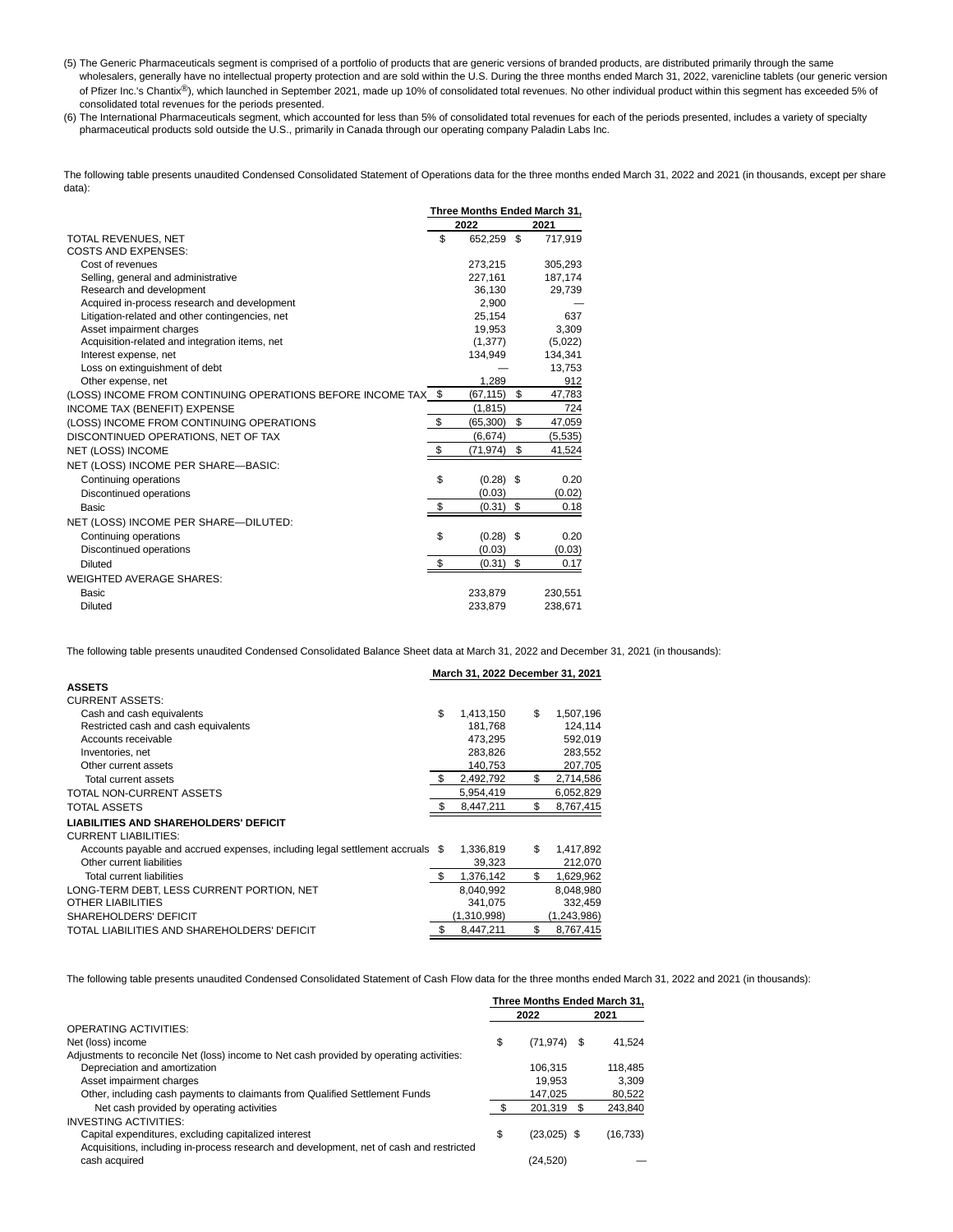| Proceeds from sale of business and other assets, net                                      |      | 541             |   | 818       |
|-------------------------------------------------------------------------------------------|------|-----------------|---|-----------|
| Other                                                                                     |      | (1.840)         |   | (1, 133)  |
| Net cash used in investing activities                                                     |      | $(48.844)$ \$   |   | (17,048)  |
| <b>FINANCING ACTIVITIES:</b>                                                              |      |                 |   |           |
| Payments on borrowings, net                                                               | \$   | $(186, 812)$ \$ |   | (36, 818) |
| Other                                                                                     |      | (2.386)         |   | (10, 532) |
| Net cash used in financing activities                                                     | - \$ | $(189.198)$ \$  |   | (47, 350) |
| Effect of foreign exchange rate                                                           |      | 331             |   | 399       |
| NET (DECREASE) INCREASE IN CASH, CASH EQUIVALENTS, RESTRICTED CASH                        |      |                 |   |           |
| AND RESTRICTED CASH EQUIVALENTS                                                           | - \$ | (36.392)        | S | 179,841   |
| CASH, CASH EQUIVALENTS, RESTRICTED CASH AND RESTRICTED CASH                               |      |                 |   |           |
| EQUIVALENTS, BEGINNING OF PERIOD                                                          |      | 1.631.310       |   | 1.385.000 |
| CASH, CASH EQUIVALENTS, RESTRICTED CASH AND RESTRICTED CASH<br>EQUIVALENTS. END OF PERIOD |      | 1.594.918       |   | 1.564.841 |
|                                                                                           |      |                 |   |           |

## **SUPPLEMENTAL FINANCIAL INFORMATION**

To supplement the financial measures prepared in accordance with U.S. generally accepted accounting principles (GAAP), the Company uses certain non-GAAP financial measures. For additional information on the Company's use of such non-GAAP financial measures, refer to Endo's Current Report on Form 8-K furnished today to the U.S. Securities and Exchange Commission, which includes an explanation of the Company's reasons for using non-GAAP measures.

The tables below provide reconciliations of certain of the Company's non-GAAP financial measures to their most directly comparable GAAP amounts. Refer to the "Notes to the Reconciliations of GAAP and Non-GAAP Financial Measures" section below for additional details regarding the adjustments to the non-GAAP financial measures detailed throughout this Supplemental Financial Information section.

As previously communicated, in response to views expressed by the U.S. Securities and Exchange Commission, the Company has, effective January 1, 2022, revised its definition of its adjusted financial measures to no longer exclude Acquired in-process research and development charges (representing the research and development costs it had previously labeled as "Upfront and milestone payments to partners"). As a result of this change, the Company's adjusted financial measures now reflect the impact of those transactions. The inclusion of the impact of these transactions, which may occur from time to time, could result in significant, but temporary, fluctuations in both our GAAP and Non-GAAP financial measures in the period(s) in which they are incurred. These charges also are not indicative of the underlying performance of our operations during the period. This change was applied retrospectively to all periods presented herein. Refer to footnote (14) in the "Notes to the Reconciliations of GAAP and Non-GAAP Financial Measures" section below for additional discussion.

## **Reconciliation of EBITDA and Adjusted EBITDA (non-GAAP)**

The following table provides a reconciliation of Net (loss) income (GAAP) to Adjusted EBITDA (non-GAAP) for the three months ended March 31, 2022 and 2021 (in thousands):

|                                                                                             |                  |     | Three Months Ended March 31, |
|---------------------------------------------------------------------------------------------|------------------|-----|------------------------------|
|                                                                                             | 2022             |     | 2021                         |
| Net (loss) income (GAAP)                                                                    | \$<br>(71, 974)  | -\$ | 41,524                       |
| Income tax (benefit) expense                                                                | (1, 815)         |     | 724                          |
| Interest expense, net                                                                       | 134.949          |     | 134,341                      |
| Depreciation and amortization (1)                                                           | 102,638          |     | 111,579                      |
| EBITDA (non-GAAP)                                                                           | \$<br>163.798 \$ |     | 288,168                      |
| Amounts related to continuity and separation benefits, cost reductions and strategic review |                  |     |                              |
| initiatives (2)                                                                             | 57,649           |     | 23,720                       |
| Certain litigation-related and other contingencies, net (3)                                 | 25.154           |     | 637                          |
| Certain legal costs (4)                                                                     | 32,732           |     | 19,276                       |
| Asset impairment charges (5)                                                                | 19,953           |     | 3,309                        |
| Acquisition-related and integration costs (6)                                               |                  |     | 431                          |
| Fair value of contingent consideration (7)                                                  | (1, 377)         |     | (5, 453)                     |
| Loss on extinguishment of debt (8)                                                          |                  |     | 13,753                       |
| Share-based compensation (1)                                                                | 4,929            |     | 9,993                        |
| Other expense, net (9)                                                                      | 1,289            |     | 912                          |
| Other (10)                                                                                  | 125              |     | 4,434                        |
| Discontinued operations, net of tax (11)                                                    | 6,674            |     | 5,535                        |
| Adjusted EBITDA (non-GAAP) (14)                                                             | \$<br>310,926    | \$. | 364,715                      |

## **Reconciliation of Adjusted Income from Continuing Operations (non-GAAP)**

The following table provides a reconciliation of the Company's (Loss) income from continuing operations (GAAP) to Adjusted income from continuing operations (non-GAAP) for the three months ended March 31, 2022 and 2021 (in thousands):

|                                                                                                             | Three Months Ended March 31. |           |
|-------------------------------------------------------------------------------------------------------------|------------------------------|-----------|
|                                                                                                             | 2022                         | 2021      |
| (Loss) income from continuing operations (GAAP)                                                             | \$<br>$(65,300)$ \$          | 47.059    |
| Non-GAAP adjustments:                                                                                       |                              |           |
| Amortization of intangible assets (12)                                                                      | 90.234                       | 95,130    |
| Amounts related to continuity and separation benefits, cost reductions and strategic review initiatives (2) | 57.649                       | 23.720    |
| Certain litigation-related and other contingencies, net (3)                                                 | 25.154                       | 637       |
| Certain legal costs (4)                                                                                     | 32.732                       | 19.276    |
| Asset impairment charges (5)                                                                                | 19.953                       | 3.309     |
| Acquisition-related and integration costs (6)                                                               |                              | 431       |
| Fair value of contingent consideration (7)                                                                  | (1, 377)                     | (5, 453)  |
| Loss on extinguishment of debt (8)                                                                          |                              | 13,753    |
| Other (10)                                                                                                  | 1.323                        | 5.582     |
| Tax adjustments (13)                                                                                        | (4.429)                      | (28, 527) |
| Adjusted income from continuing operations (non-GAAP) (14)                                                  | 155.939                      | 174,917   |

### **Reconciliation of Other Adjusted Income Statement Data (non-GAAP)**

The following tables provide detailed reconciliations of various other income statement data between the GAAP and non-GAAP amounts for the three months ended March 31, 2022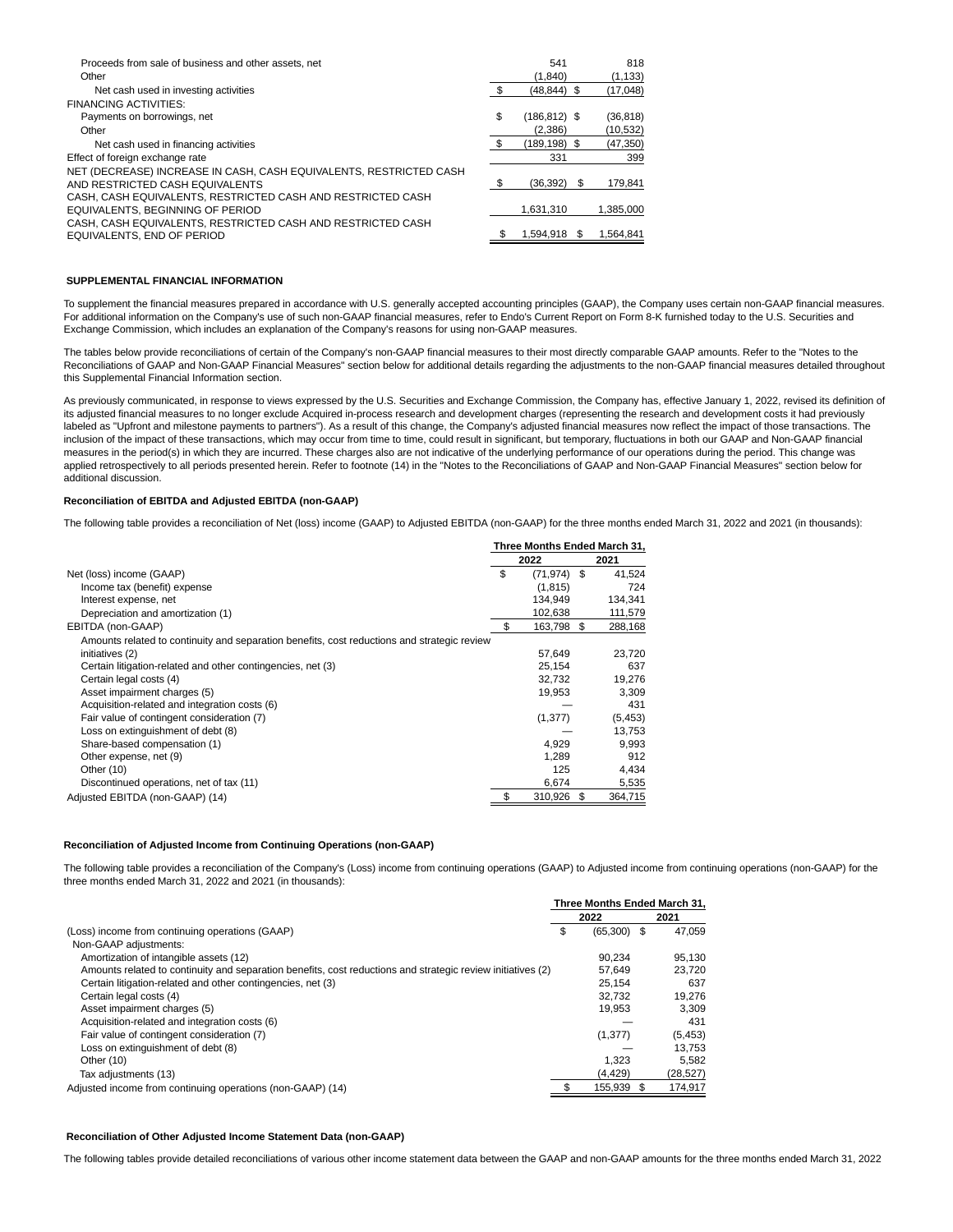|                                                                                                                         |                                 |                             |     |            |                                                               |                    | Three Months Ended March 31, 2022                                                                           |       |                                   |                                                            |                              |      |                                                         |                                                                          |                            |                                                   |
|-------------------------------------------------------------------------------------------------------------------------|---------------------------------|-----------------------------|-----|------------|---------------------------------------------------------------|--------------------|-------------------------------------------------------------------------------------------------------------|-------|-----------------------------------|------------------------------------------------------------|------------------------------|------|---------------------------------------------------------|--------------------------------------------------------------------------|----------------------------|---------------------------------------------------|
|                                                                                                                         |                                 |                             |     |            |                                                               |                    |                                                                                                             |       |                                   | (Loss)<br>income<br>from                                   |                              |      |                                                         |                                                                          |                            | <b>Diluted</b><br>net<br>(loss)<br>income<br>per  |
|                                                                                                                         | Total<br>net                    | revenues margin             |     | Gross<br>% | Total<br>revenues, Cost of Gross margin operating<br>expenses | expense<br>to<br>% | <b>Operating Operating</b><br>income<br>from<br>revenue continuing Operating expense,<br>operations margin% |       | Other<br>non-<br>operating<br>net | continuing<br>operations Income<br>before<br>income<br>tax | tax                          |      | (Loss)<br>income<br>from<br>expense tax rate operations | Discontinued<br>(benefit) Effective continuing operations,<br>net of tax | Net<br>(loss)<br>income    | share<br>from<br>continuing<br>operations<br>(15) |
| Reported<br>(GAAP)<br>Items<br>impacting<br>comparability:                                                              | \$652,259 273,215379,044 58.1 % | \$                          | \$  |            | \$<br>309,921                                                 | 47.5 % \$          | 69,123                                                                                                      | 10.6% | \$<br>136,238\$                   |                                                            | \$<br>$(67, 115)$ $(1, 815)$ | 2.7% | \$<br>$(65,300)$ \$                                     |                                                                          | \$<br>$(6,674)(71,974)$ \$ | (0.28)                                            |
| Amortization<br>of intangible<br>assets (12)<br>Amounts<br>related to<br>continuity and<br>separation<br>benefits, cost |                                 | $-$ (90,234) 90,234         |     |            |                                                               |                    | 90,234                                                                                                      |       |                                   | 90,234                                                     |                              |      | 90,234                                                  |                                                                          | $-90,234$                  |                                                   |
| reductions<br>and strategic<br>review<br>initiatives (2)<br>Certain<br>litigation-<br>related and<br>other              |                                 | $-$ (15,737) 15,737         |     |            | (41, 912)                                                     |                    | 57,649                                                                                                      |       |                                   | 57,649                                                     |                              |      | 57,649                                                  |                                                                          | $-57,649$                  |                                                   |
| contingencies,<br>net(3)                                                                                                |                                 |                             |     |            | (25, 154)                                                     |                    | 25,154                                                                                                      |       |                                   | 25,154                                                     |                              |      | 25,154                                                  |                                                                          | $-25,154$                  |                                                   |
| Certain<br>legal costs (4)<br>Asset                                                                                     |                                 |                             |     |            | (32, 732)                                                     |                    | 32,732                                                                                                      |       |                                   | 32,732                                                     |                              |      | 32,732                                                  |                                                                          | $-32,732$                  |                                                   |
| impairment<br>charges (5)<br>Fair value<br>of contingent                                                                |                                 |                             |     |            | (19, 953)                                                     |                    | 19,953                                                                                                      |       |                                   | 19,953                                                     |                              |      | 19,953                                                  |                                                                          | $-19,953$                  |                                                   |
| consideration<br>(7)<br>Other (10)<br>Tax                                                                               |                                 | (125)                       | 125 |            | 1,377                                                         |                    | (1, 377)<br>125                                                                                             |       | (1, 198)                          | (1, 377)<br>1,323                                          |                              |      | (1, 377)<br>1,323                                       |                                                                          | $-$ (1,377)<br>$-$ 1,323   |                                                   |
| adjustments<br>(13)                                                                                                     |                                 |                             |     |            |                                                               |                    |                                                                                                             |       |                                   |                                                            | 4,429                        |      | (4, 429)                                                |                                                                          | $-$ (4,429)                |                                                   |
| Discontinued<br>operations,<br>net of tax (11)<br>After<br>considering                                                  |                                 |                             |     |            |                                                               |                    |                                                                                                             |       |                                   |                                                            |                              |      |                                                         | 6,674                                                                    | 6,674                      |                                                   |
| items<br>(non-GAAP)<br>(14)                                                                                             | \$652,259                       | \$<br>167,119485,140 74.4 % | \$  |            | S<br>191,547                                                  |                    | 29.4 % \$293,593                                                                                            | 45.0% | \$                                | 135,040 \$158,553                                          | \$<br>2,614                  |      | 1.6 % \$155,939                                         | \$                                                                       | S<br>$-155,939$            | \$<br>0.66                                        |

# **Three Months Ended March 31, 2021**

|                                                                                                                         |                                 |                     |       |                                |         |                               |       |                  |            |           |      |                     |                                  |              | <b>Diluted</b> |
|-------------------------------------------------------------------------------------------------------------------------|---------------------------------|---------------------|-------|--------------------------------|---------|-------------------------------|-------|------------------|------------|-----------|------|---------------------|----------------------------------|--------------|----------------|
|                                                                                                                         |                                 |                     |       |                                |         |                               |       |                  |            |           |      |                     |                                  |              | net            |
|                                                                                                                         |                                 |                     |       |                                |         |                               |       |                  | Income     |           |      |                     |                                  |              | income         |
|                                                                                                                         |                                 |                     |       |                                |         |                               |       |                  | from       |           |      |                     |                                  |              | per            |
|                                                                                                                         |                                 |                     |       |                                |         | <b>Operating Operating</b>    |       | Other            | continuing |           |      |                     |                                  |              | share          |
|                                                                                                                         |                                 |                     |       |                                | expense | income                        |       | non-             | operations |           |      | Income              |                                  |              | from           |
|                                                                                                                         | Total                           |                     | Gross | Total                          | to      | from                          |       | operating        | before     | Income    |      | from                | Discontinued                     |              | continuing     |
|                                                                                                                         | revenues,                       |                     |       | Cost of Gross margin operating | revenue | continuing Operating expense, |       |                  | income     | tax       |      |                     | Effective continuing operations, | Net          | operations     |
|                                                                                                                         | net                             | revenues margin     | %     | expenses                       | %       | operations margin %           |       | net              | tax        | expense   |      | tax rate operations | net of tax                       | income       | (15)           |
| Reported<br>(GAAP)                                                                                                      | \$717,919 305,293412,626 57.5 % | \$                  | \$    | \$<br>215,837                  |         | 30.1 % \$ 196,789             | 27.4% | \$<br>149,006 \$ | 47,783     | \$<br>724 | 1.5% | 47,059 \$           | (5, 535)                         | \$<br>41,524 | \$<br>0.20     |
| Items<br>impacting<br>comparability:                                                                                    |                                 |                     |       |                                |         |                               |       |                  |            |           |      |                     |                                  |              |                |
| Amortization<br>of intangible<br>assets (12)<br>Amounts<br>related to<br>continuity and<br>separation<br>benefits, cost |                                 | $-$ (95,130) 95,130 |       |                                |         | 95,130                        |       |                  | 95,130     |           |      | 95,130              |                                  | $-95,130$    |                |
|                                                                                                                         |                                 | $-$ (15,296) 15,296 |       | (8, 424)                       |         | 23,720                        |       |                  | 23,720     |           |      | 23,720              |                                  | $-23,720$    |                |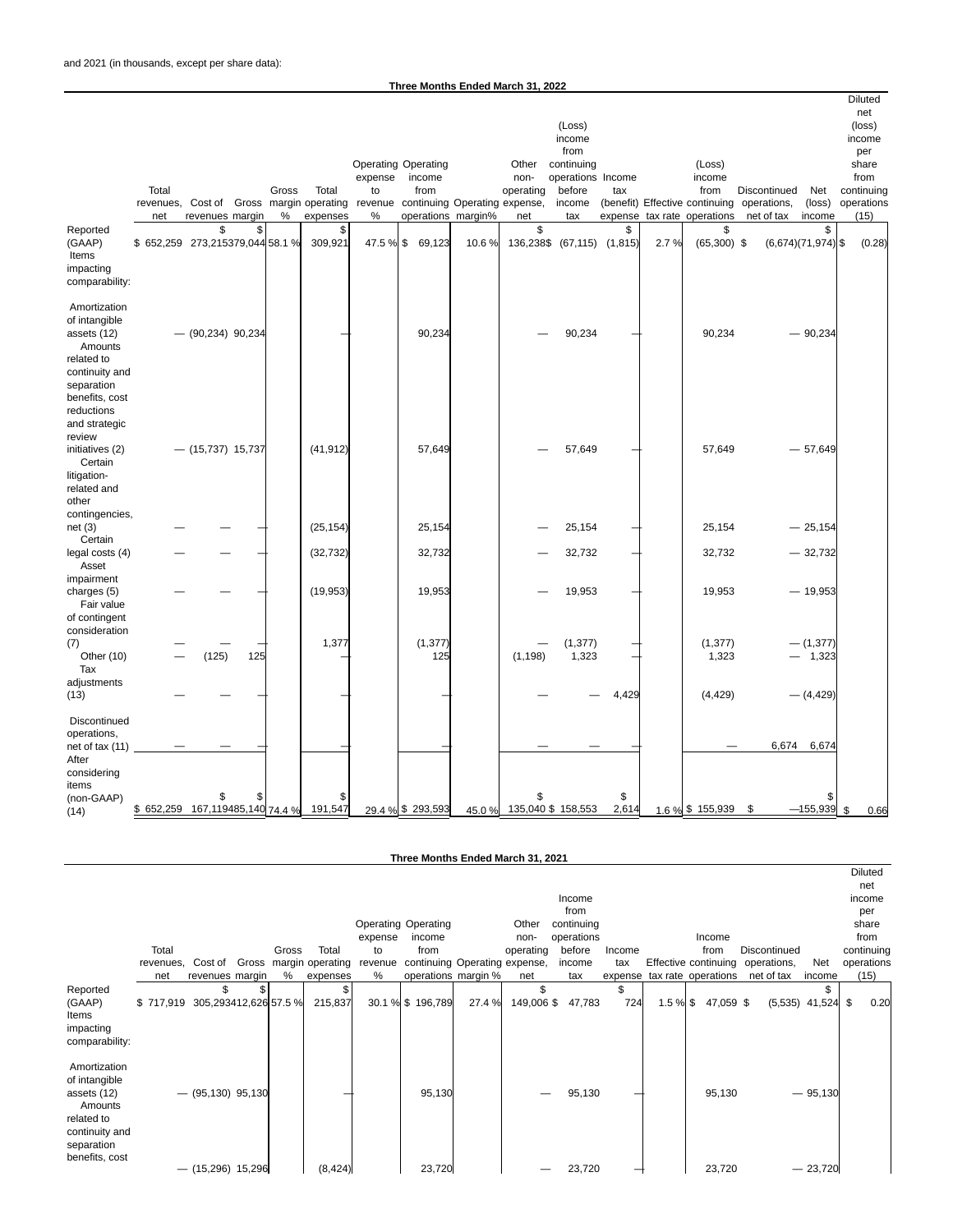| reductions and<br>strategic<br>review<br>initiatives (2)<br>Certain<br>litigation-<br>related and |                                 |       |     |           |                   |                                  |          |        |                   |                                   |      |
|---------------------------------------------------------------------------------------------------|---------------------------------|-------|-----|-----------|-------------------|----------------------------------|----------|--------|-------------------|-----------------------------------|------|
| other                                                                                             |                                 |       |     |           |                   |                                  |          |        |                   |                                   |      |
| contingencies,                                                                                    |                                 |       |     |           |                   |                                  |          |        |                   |                                   |      |
| net(3)<br>Certain                                                                                 |                                 |       |     | (637)     | 637               |                                  | 637      |        | 637               | 637                               |      |
| legal costs (4)<br>Asset                                                                          |                                 |       |     | (19, 276) | 19,276            |                                  | 19,276   |        | 19,276            | $-19,276$                         |      |
| impairment                                                                                        |                                 |       |     |           |                   |                                  |          |        |                   |                                   |      |
| charges (5)<br>Acquisition-                                                                       |                                 |       |     | (3, 309)  | 3,309             |                                  | 3,309    |        | 3,309             | 3,309<br>$\overline{\phantom{0}}$ |      |
| related and                                                                                       |                                 |       |     |           |                   |                                  |          |        |                   |                                   |      |
| integration                                                                                       |                                 |       |     |           |                   |                                  |          |        |                   |                                   |      |
| costs(6)<br>Fair value of                                                                         |                                 |       |     | (431)     | 431               |                                  | 431      |        | 431               | 431                               |      |
| contingent                                                                                        |                                 |       |     |           |                   |                                  |          |        |                   |                                   |      |
| consideration                                                                                     |                                 |       |     |           |                   |                                  |          |        |                   |                                   |      |
| (7)<br>Loss on                                                                                    |                                 |       |     | 5,453     | (5, 453)          |                                  | (5, 453) |        | (5, 453)          | $-$ (5,453)                       |      |
| extinguishment                                                                                    |                                 |       |     |           |                   |                                  | 13,753   |        | 13,753            | $-13,753$                         |      |
| of debt (8)<br>Other (10)<br>Tax                                                                  |                                 | (526) | 526 | (3,909)   | 4,435             | (13, 753)<br>(1, 147)            | 5,582    |        | 5,582             | $-5,582$                          |      |
| adjustments                                                                                       |                                 |       |     |           |                   |                                  |          |        |                   |                                   |      |
| (13)                                                                                              |                                 |       |     |           |                   |                                  |          | 28,527 | (28, 527)         | $-(28,527)$                       |      |
| Discontinued                                                                                      |                                 |       |     |           |                   |                                  |          |        |                   |                                   |      |
| operations, net                                                                                   |                                 |       |     |           |                   |                                  |          |        |                   |                                   |      |
| of tax (11)<br>After                                                                              |                                 |       |     |           |                   |                                  |          |        |                   | 5,535<br>5,535                    |      |
| considering                                                                                       |                                 |       |     |           |                   |                                  |          |        |                   |                                   |      |
| items                                                                                             |                                 |       |     |           |                   |                                  |          |        |                   |                                   |      |
| (non-GAAP)                                                                                        |                                 | \$    |     | \$        |                   | \$                               |          | \$     |                   |                                   |      |
| (14)                                                                                              | \$717,919 194,341523,578 72.9 % |       |     | 185,304   | 25.8 % \$ 338,274 | 47.1 % 134,106 \$ 204,168 29,251 |          |        | 14.3 % \$ 174,917 | $-174,917$ \$<br>\$               | 0.73 |

## **Notes to the Reconciliations of GAAP and Non-GAAP Financial Measures**

Notes to certain line items included in the reconciliations of the GAAP financial measures to the on-GAAP financial measures for the three months ended March 31, 2022 and 2021 are as follows:

(1) Depreciation and amortization and Share-based compensation amounts per the Adjusted EBITDA reconciliations do not include amounts reflected in other lines of the reconciliations, including Amounts related to continuity and separation benefits, cost reductions and strategic review initiatives.

(2) Adjustments for amounts related to continuity and separation benefits, cost reductions and strategic review initiatives included the following (in thousands):

|                                               | Three Months Ended March 31, |                  |          |      |                         |          |  |  |
|-----------------------------------------------|------------------------------|------------------|----------|------|-------------------------|----------|--|--|
|                                               |                              | 2022             |          | 2021 |                         |          |  |  |
|                                               |                              | Operating        |          |      |                         |          |  |  |
|                                               |                              | Cost of revenues | expenses |      | <b>Cost of revenues</b> | expenses |  |  |
| Continuity and separation benefits            | S                            | 5.252\$          | 27.075   | \$   | 5.192\$                 | 3.352    |  |  |
| Accelerated depreciation                      |                              | 2.164            | 1.513    |      | 5.054                   | 1,853    |  |  |
| Other, including strategic review initiatives |                              | 8.321            | 13.324   |      | 5,050                   | 3,219    |  |  |
| Total                                         |                              | 15.737\$         | 41.912   | \$   | 15.296\$                | 8,424    |  |  |

The amounts in the tables above include adjustments related to previously announced restructuring activities, certain continuity and transitional compensation arrangements, certain other cost reduction initiatives and certain strategic review initiatives.

(3) To exclude adjustments to accruals for litigation-related settlement charges and certain settlement proceeds related to suits filed by subsidiaries.

(4) To exclude opioid-related legal expenses.

(5) Adjustments for asset impairment charges included the following (in thousands):

|                                                  | Three Months Ended March 31, |           |  |       |  |  |
|--------------------------------------------------|------------------------------|-----------|--|-------|--|--|
|                                                  |                              | 2022      |  | 2021  |  |  |
| Other intangible asset impairment charges        |                              | 19.953 \$ |  | 2.882 |  |  |
| Property, plant and equipment impairment charges |                              |           |  | 427   |  |  |
| Total                                            |                              | 19.953 \$ |  | 3.309 |  |  |

(6) To exclude integration costs.

- (7) To exclude the impact of changes in the fair value of contingent consideration liabilities resulting from changes to estimates regarding the timing and amount of the future revenues of the underlying products and changes in other assumptions impacting the probability of incurring, and extent to which the Company could incur, related contingent obligations.
- (8) To exclude the loss on the extinguishment of debt associated with the Company's March 2021 refinancing transactions.
- (9) To exclude Other expense, net per the Condensed Consolidated Statements of Operations. (10) The "Other" rows included in each of the above reconciliations of GAAP financial measures to non-GAAP financial measures (except for the reconciliations of Net (loss) income (GAAP) to Adjusted EBITDA (non-GAAP)) include the following (in thousands):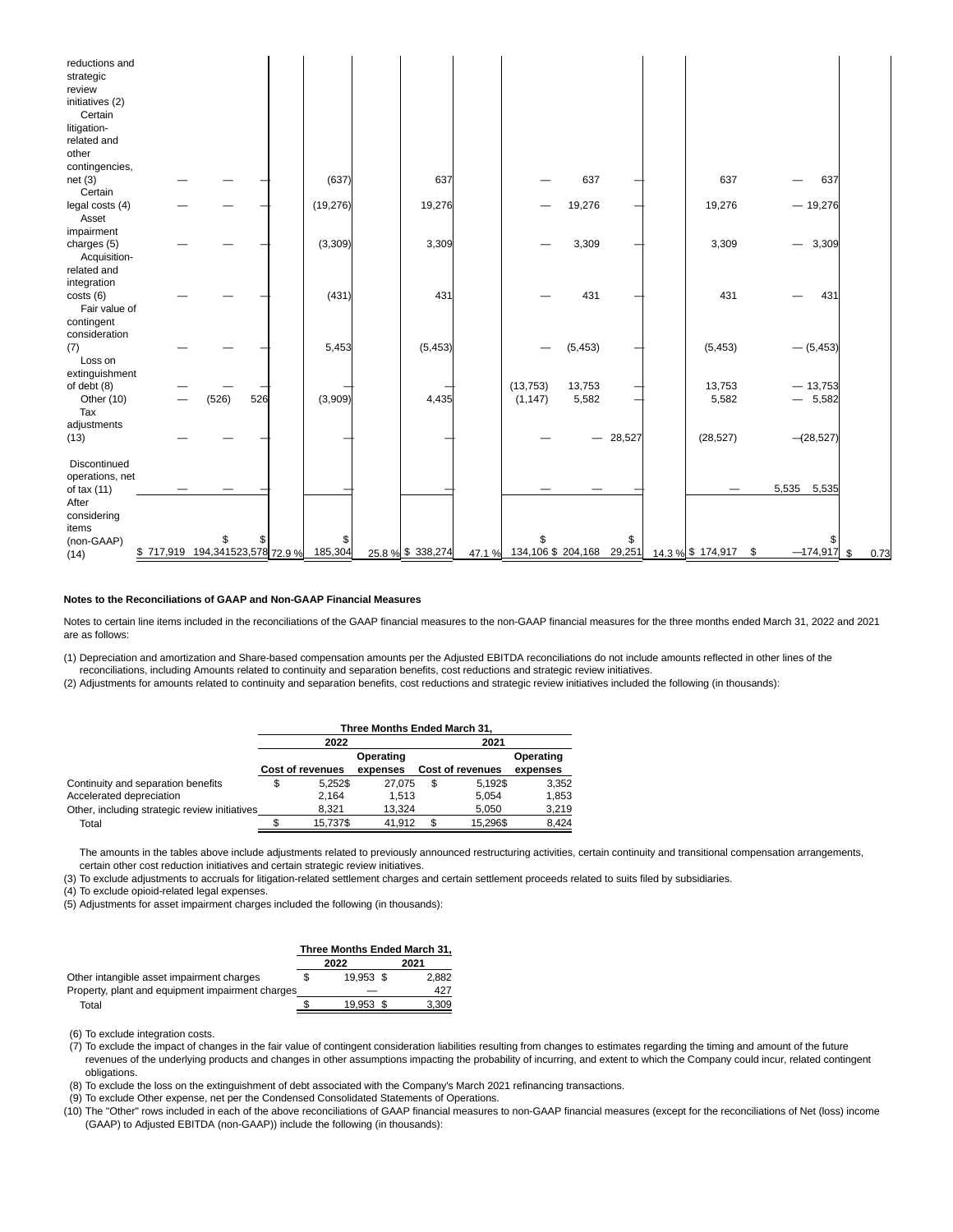|                                                                                      | Three Months Ended March 31. |       |                       |                                     |    |                  |                       |                                     |  |
|--------------------------------------------------------------------------------------|------------------------------|-------|-----------------------|-------------------------------------|----|------------------|-----------------------|-------------------------------------|--|
|                                                                                      |                              |       | 2022                  |                                     |    |                  | 2021                  |                                     |  |
|                                                                                      | Cost of revenues             |       | Operating<br>expenses | Other non-<br>operating<br>expenses |    | Cost of revenues | Operating<br>expenses | Other non-<br>operating<br>expenses |  |
| Foreign currency impact<br>related to the re-<br>measurement of<br>intercompany debt |                              |       |                       |                                     |    |                  |                       |                                     |  |
| instruments                                                                          | \$                           | —\$   | —\$                   | 1,198                               | \$ | —\$              | —\$                   | 1,147                               |  |
| Debt modification costs                                                              |                              |       |                       |                                     |    |                  | 3,879                 |                                     |  |
| Other miscellaneous                                                                  |                              | 125   |                       |                                     |    | 526              | 30                    |                                     |  |
| Total                                                                                |                              | 125\$ |                       | 1.198                               |    | 526\$            | 3.909\$               | 1,147                               |  |

The "Other" row included in the reconciliations of Net (loss) income (GAAP) to Adjusted EBITDA (non-GAAP) primarily relates to the items enumerated in the foregoing "Cost of revenues" and "Operating expenses" columns.

(11) To exclude the results of the businesses reported as discontinued operations, net of tax.

(12) To exclude amortization expense related to intangible assets.

(13) Adjusted income taxes are calculated by tax effecting adjusted pre-tax income and permanent book-tax differences at the applicable effective tax rate that will be determined by reference to statutory tax rates in the relevant jurisdictions in which the Company operates. Adjusted income taxes include current and deferred income tax expense commensurate with the non-GAAP measure of profitability.

(14) Effective January 1, 2022, these non-GAAP financial measures now include acquired in-process research and development charges which were previously excluded under our legacy non-GAAP policy. This change has been applied retrospectively to all periods presented. Amounts of Acquired in-process research and development charges included within these non-GAAP financial measures are set forth in the table below (in thousands):

|                                                         |         |      |        | <b>Twelve Months</b>                         |
|---------------------------------------------------------|---------|------|--------|----------------------------------------------|
|                                                         |         |      |        | Three Months Ended March 31, Ended March 31, |
|                                                         | 2022    | 2021 |        | 2022                                         |
| Acquired in-process research and development charges \$ | 2.900 S |      | $-$ \$ | 28.020                                       |

(15) Calculated as income or loss from continuing operations divided by the applicable weighted average share number. The applicable weighted average share numbers are as follows (in thousands):

|                   | Three Months Ended March 31, |         |  |  |  |  |
|-------------------|------------------------------|---------|--|--|--|--|
|                   | 2022                         | 2021    |  |  |  |  |
| GAAP              | 233.879                      | 238.671 |  |  |  |  |
| Non-GAAP Adjusted | 236.716                      | 238.671 |  |  |  |  |

## **Reconciliation of Net Debt Leverage Ratio (non-GAAP)**

The following table provides a reconciliation of Net loss (GAAP) to Adjusted EBITDA (non-GAAP) for the twelve months ended March 31, 2022 (in thousands) and the calculation of the Company's Net Debt Leverage Ratio (non-GAAP):

|                                                                                                         |    | <b>Twelve Months</b><br>Ended March 31,<br>2022 |
|---------------------------------------------------------------------------------------------------------|----|-------------------------------------------------|
| Net loss (GAAP)                                                                                         | \$ | (726, 743)                                      |
| Income tax expense                                                                                      |    | 19,939                                          |
| Interest expense, net                                                                                   |    | 562.961                                         |
| Depreciation and amortization (1)                                                                       |    | 423,439                                         |
| EBITDA (non-GAAP)                                                                                       | \$ | 279,596                                         |
| Amounts related to continuity and separation benefits, cost reductions and strategic review initiatives |    | 124.841                                         |
| Certain litigation-related and other contingencies, net                                                 |    | 370,012                                         |
| Certain legal costs                                                                                     |    | 149,604                                         |
| Asset impairment charges                                                                                |    | 431,621                                         |
| Acquisition-related and integration costs                                                               |    | (17)                                            |
| Fair value of contingent consideration                                                                  |    | (4, 717)                                        |
| Share-based compensation (1)                                                                            |    | 24,163                                          |
| Other income, net                                                                                       |    | (19, 397)                                       |
| Other                                                                                                   |    | 904                                             |
| Discontinued operations, net of tax                                                                     |    | 45,303                                          |
| Adjusted EBITDA (non-GAAP) (14)                                                                         | S  | 1,401,913                                       |
| <b>Calculation of Net Debt:</b>                                                                         |    |                                                 |
| Debt                                                                                                    | \$ | 8,067,108                                       |
| Cash (excluding Restricted Cash)                                                                        |    | 1,413,150                                       |
| Net Debt (non-GAAP)                                                                                     | \$ | 6,653,958                                       |
| <b>Calculation of Net Debt Leverage:</b>                                                                |    |                                                 |
| Net Debt Leverage Ratio (non-GAAP) (a)                                                                  |    | 4.7                                             |

(a) As further discussed in footnote (14) in the "Notes to the Reconciliations of GAAP and Non-GAAP Financial Measures" section, effective January 1, 2022, Adjusted EBITDA now includes acquired in-process research and development charges which were previously excluded under our legacy non-GAAP policy. The inclusion of these amounts did not significantly impact the calculated Net Debt Leverage Ratio for the twelve-month period ended March 31, 2022. However, to the extent we incur additional acquired in-process research and development charges in the future, it could result in increases to this ratio.

## **Non-GAAP Financial Measures**

 $\frac{1}{2}$ 

The Company utilizes certain financial measures that are not prescribed by or prepared in accordance with accounting principles generally accepted in the U.S. (GAAP). These